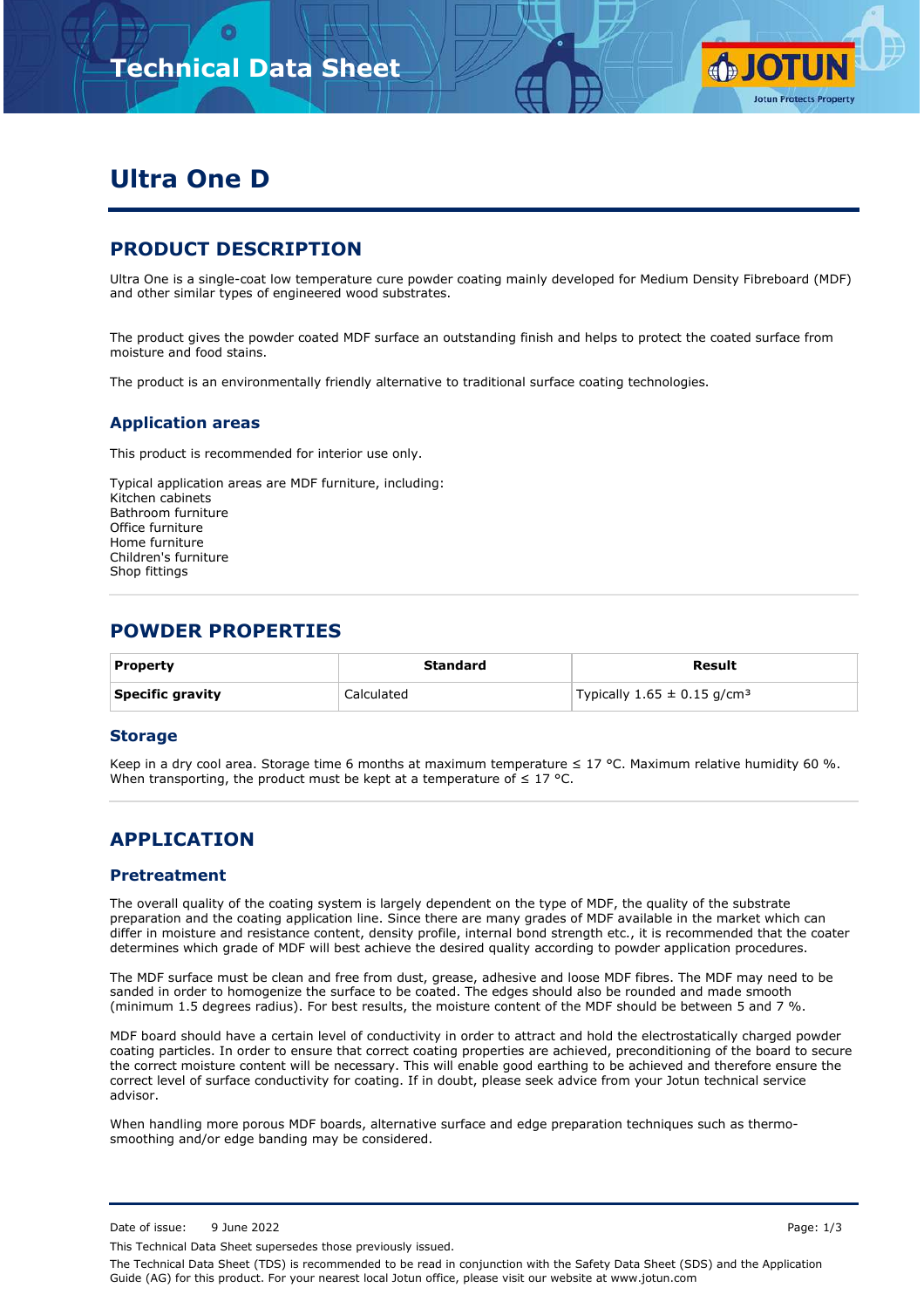

#### **Powder application**

Infrared heating or a combination of infrared and convection heating is recommended.

| <b>Curing schedule</b> | Object temperature | Time      |
|------------------------|--------------------|-----------|
| Ultra One D            | 130 °C             | 3 minutes |

**Note!** The exact curing conditions are dependent on the curing oven configuration, condition, and the substrate.

A fully cured film has to be reached in order to assure the correct film properties. An inadequately cured film (or prepared board) may result in film failure, e.g. edge cracking (especially when the board is subjected to environments with different humidity content), reduced chemical resistance and/or a sticky surface. Failure of this nature may appear a few hours after application as well as several months after application.

Recommended film thickness (µm): 80-150

#### **Equipment**

Suitable for Corona charging equipment.

| <b>APPEARANCE</b> |                          |                                                                                                                           |  |
|-------------------|--------------------------|---------------------------------------------------------------------------------------------------------------------------|--|
| <b>Colour</b>     |                          | The product is available in a wide variety of colours. Custom requested colours<br>are available upon technical approval. |  |
| <b>Gloss</b>      | Smooth<br>Fine texture   | $25 \pm 5$<br>$5 - 25$                                                                                                    |  |
| <b>Finish</b>     | Smooth and fine texture. |                                                                                                                           |  |
|                   |                          |                                                                                                                           |  |

If the significant surface is too small or unsuitable for the gloss to be measured with the glossmeter, the gloss should be compared visually with the reference sample (from the same viewing angle). Higher gloss values are available upon technical approval.

### **PERFORMANCE**

The technical data provided below are typical for this product when applied as follows:

| Substrate                   | Suitable MDF board |
|-----------------------------|--------------------|
| Substrate thickness (mm)    | 15                 |
| Film thickness (µm)         | 80-150             |
| Typical values when tested. |                    |

| <b>Property</b>           | <b>Standard</b>                | Result                                                                                              |
|---------------------------|--------------------------------|-----------------------------------------------------------------------------------------------------|
| Water                     | EN 12720                       | 5                                                                                                   |
| Fat                       | EN 12720                       | 5                                                                                                   |
| <b>Coffee</b>             | EN 12720                       | 5                                                                                                   |
| <b>Alcohol</b>            | EN 12720                       | 5                                                                                                   |
| Dry heat                  | EN 12722                       | Rating 5 (no change) at 70°C                                                                        |
| Wet heat                  | EN 12721                       | Rating 5 (no change) at 85 °C                                                                       |
| <b>Scratch resistance</b> | ISO 1518-1/SIS 83 91 17        | $\leq$ 0.5 mm wide scratch at 5 N load having<br>a hemispherical hard-metal tip of radius 0.5<br>mm |
| Water resistance test     | Ledro swelling test - 48 hours | Pass                                                                                                |

This Technical Data Sheet supersedes those previously issued.

The Technical Data Sheet (TDS) is recommended to be read in conjunction with the Safety Data Sheet (SDS) and the Application Guide (AG) for this product. For your nearest local Jotun office, please visit our website at www.jotun.com

Date of issue: 9 June 2022 Page: 2/3